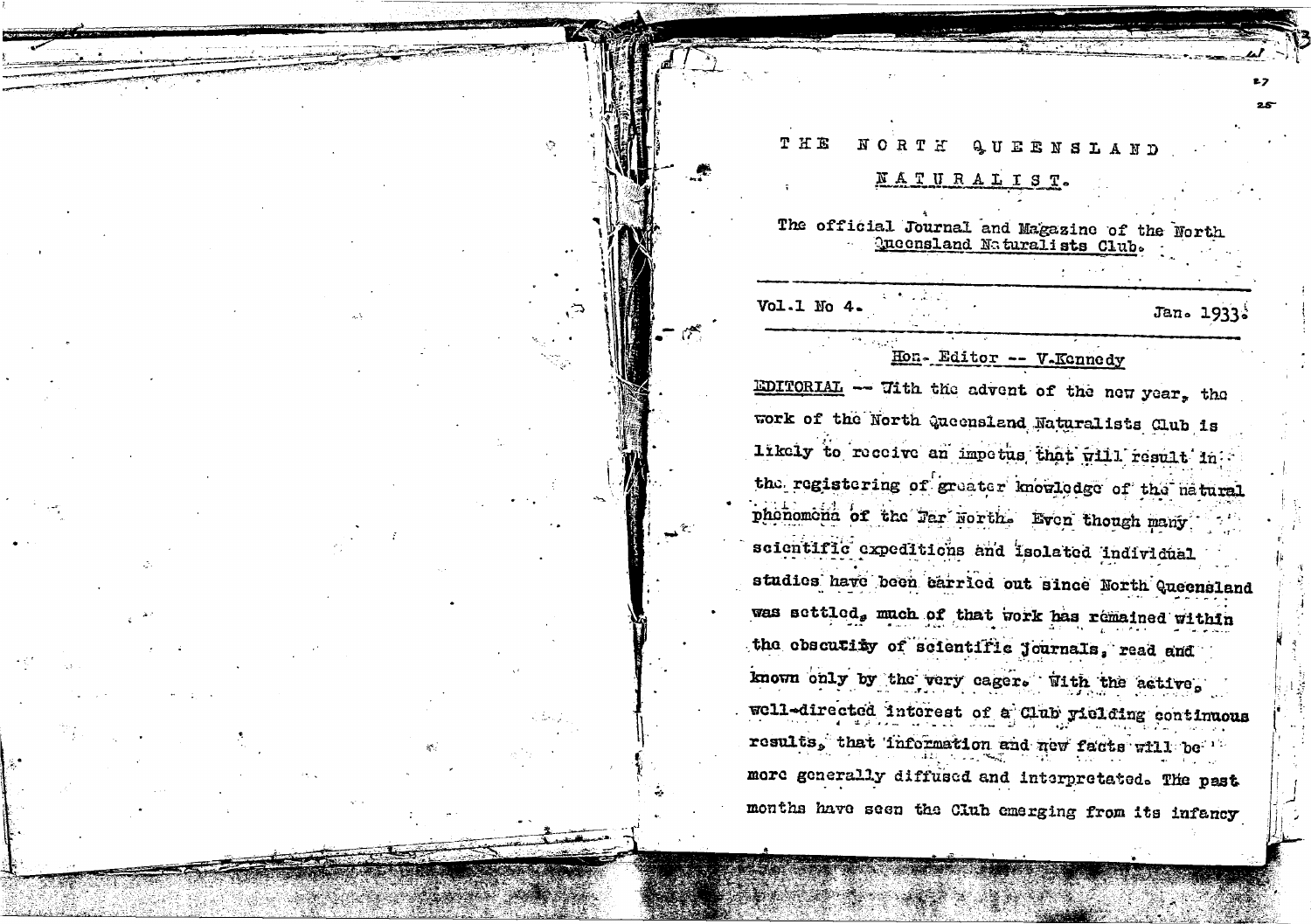paga 2. and the beginning of 1933 sees it ready for tork of

a more definite character. It hey has a programme.

THE NORTH QUEENSTAND RATURALISTS CLUB-

Meeting Room: The Anzac Club Rooms, Esplanade, Cairns.

General Meetings are held on the Second Monday in cach month at 8 p.m. and the Committee Meetings are held on the first Mondays at the same hour. Oving to the intervention of Xmas and New Year Vacation the January meeting will be held on the THIRD MONDAY.

Agenda Paper, Minutes, Correspondence, Reports, Nomination and election of new members (new members nominated at one meeting shall be clected by ballot

at the following general meeting.)

Excursions-Members are invited to submit plans or suggestions for club field excursions at the general

Exhibits. It is desired that members having interesting mectings. specimens to exhibit at general meeting shall also make a few explanatory remarks upon them and hand a written summary of the remarks to the secretary (Mr. J. Wyer) for inclusion in the Society's books. This request is also made to lecturers at the meetings. Lecture adjournment - After the ten minutes interval at the Jan. meating, Rev, E.R. Gribble will deliver a locturatic upon WTHE ABORIGINES OF A STRALIA".

Club Officiala: President: DR.H.FLECKER: Vice-Presidents: CAPT W.P.FISH and MISS HOOPER: Secretary MR. J.WER: Executive Committee: the foregoing with the addition of MISS M. HALL and MR.M. J. MANSKI? Treasurer: R.J. CORDON: Bibrarian and Editor: V. KENNEDY. Page 3.

 $\sigma$ 

The Executive Committee of the Club is making headway with the proposed establishment of a Muscum in Cairns and with the appointment of effectively trained guides at dreen Island. They have the seeperation of the Cairns City Council and it is hoped that the both projects will become facts in the new year.

## RAIN FORESTS.

At the last meeting of the Club. an interesting lecture on "Rain Forests" was delivered by Mr. J.Harold Srith, B.Sc. The following is a surmary

Rain forest is a term descriptive of the doninant floral association in tropical countries where the rainfall is high and more or less evenly distributed through the several months of the year. In Australia it is limited to the eastern seaboard. reashing its climax in North Queensland, but persisting in an attenuated form as south as Tasmania. Given sufficient rain and adequate temperatures. its development is less dependent on soil conditions than in-temperate parts of the continent. The association can be conveniently divided into the following sub-groups:-

(a) Intermittently imundated forest, which includes mangrove swamps. where the Rhizophoraceae dominate, swamp jungle characterised by the cabbage palm and some species specialised to withstand. periodic immersion, and palmswamp, dominated by Archontophoenyx, usually located where there is a seepage of some kind.  $\Delta \sim 10^{-11}$ 

(b). Higher lying forest, which makes up the bulk of the virgin country. The main features are the extraordinarily wide range of erders and genera inan area without any one being sufficiently common to be dominant in the real sense of the word, while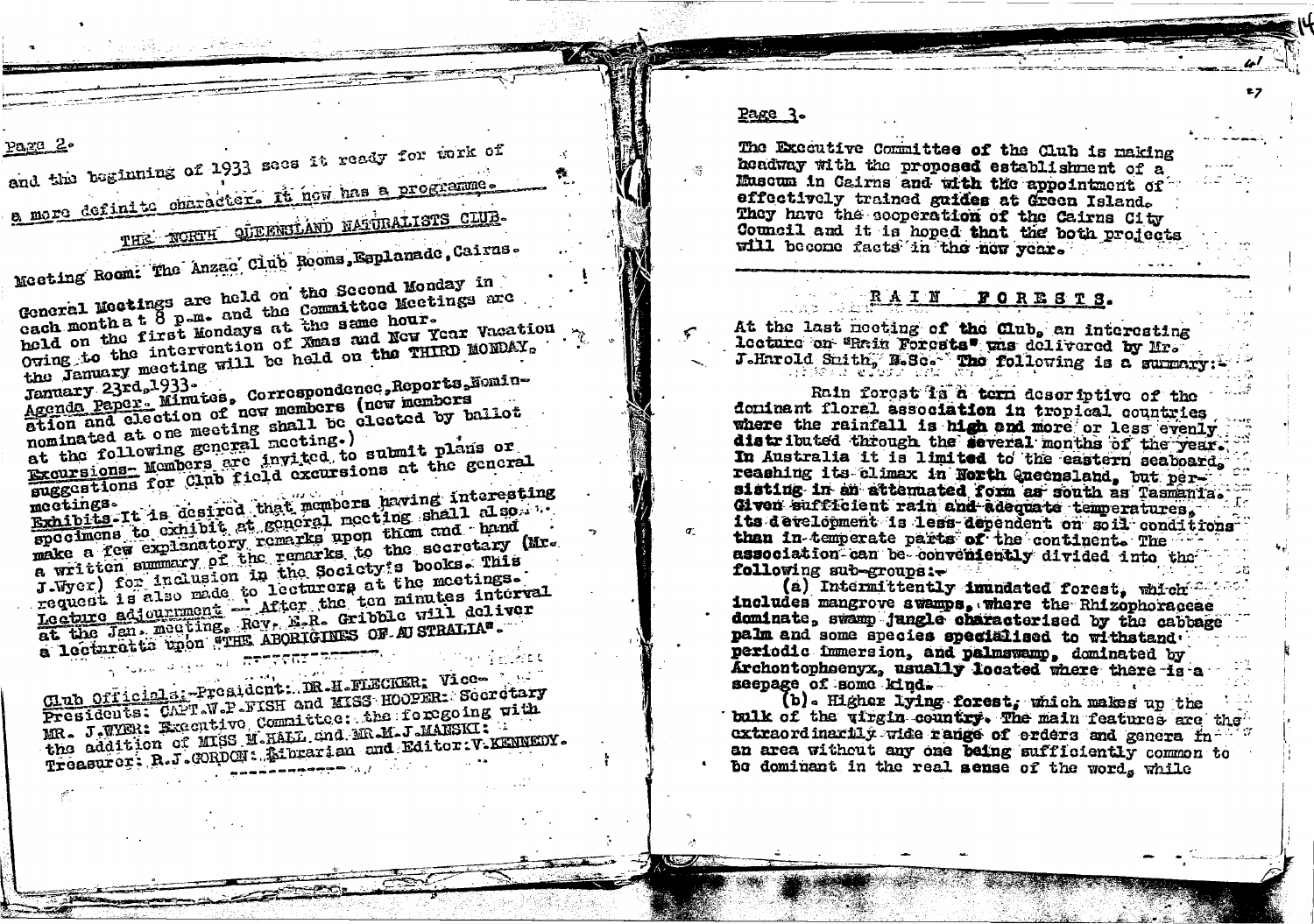lianas stretch down in profusion from tthe crowls of the tree to the ground. Epiphytes are common. and these three essential constituents to the rain forest flora provide an environment which is highly favorable to a rich faunal development concentrated for the most part in the crown of the trees. Such a fauna subsists mainly on the fruits which occur over a considerable period of the year, and the white nats, a necessary source of food for most of the insectiverous birds. These white ants differ in their habits from the more familiar ferest types for the mound-forming habit has been lost if ever it was developed, and the extant rain forest. species live almost entirely on the trees within the shelter of their burrow system.

There are several reculiarities of the sent rain forest flore which distinguish it from other and botanical associations. Buttress roots are a case in h point, together with such subsidiary characteristics. as flanged stems. The functional value of these shor morphological curios can only be conjectured for those old view that they mechanically assist in the support, of the bole is nowadays discarded by most botanists fi conversant with the subject. Others include the seat general absence of these genera which contribute sean so largely to the savannah flora, though one or twoich Acacias have been recorded from rain forests, and a single Bacalypt, Etorelliana, may be found in certain; areas of rain forest in NeQueensland. These area made however, the exception. Ohme coninant orders in the or North are the Protesceae, Rutaceae and the Lauraceae. It is curious that the Flindersias should belong to the the Rutaceae, most species in which are more or see less of the shrubby type. Perhaps this will ultimately prove to be a botanical misfit, which wind will be climinated as the systematics of rain wine ು ಜನೆ forest species are more thoroughly worked out. ు ముందు చిత్ర

 $Fagg\_5e$ 

F.

This cgg I obtained.

 $t_{\text{imp}}$  .

The rain forest of North Queensland is a special floral development which has never received the the study which its importance warrants. Conseqnontly a considerable number of species are almost unknown, and systematists cannot find a better playground while those whose minds are cast in a different mould cannot but find material to interest them in any biological field.

LIFE HISTORY OF CYNTHIA ARSINOE ADA.

(By M. 'J. Manski

As the life history and food plants of a number of

keen observer and with this object in view I relate

at Stratford on New Years Day I noticed the female

hovering over the wild passion vine (passiflora

Foutida) My suspicions being aroused I watched

plant in the lantana and repeated the performance.

dried tendrils of the Granddilla vine (Passiflora

Quadrangularis). This performance occurred several

Sitting on my back steps next morning I noticed

another female cynthia depositing eags on the

its movements and presently it flew into the lantana

which supported the vine and alighted on a thin dried

stick of lantars and suspending Itself underneath the

twig, deposited an egg on it and then flew to another

my experience of one specie, "Cynthia Arsinec Ada"<br>whose life history has not yet been described (see page

91 No 7 What Batterfly is that"). Whilst collecting

species are obscure, science can be aided by the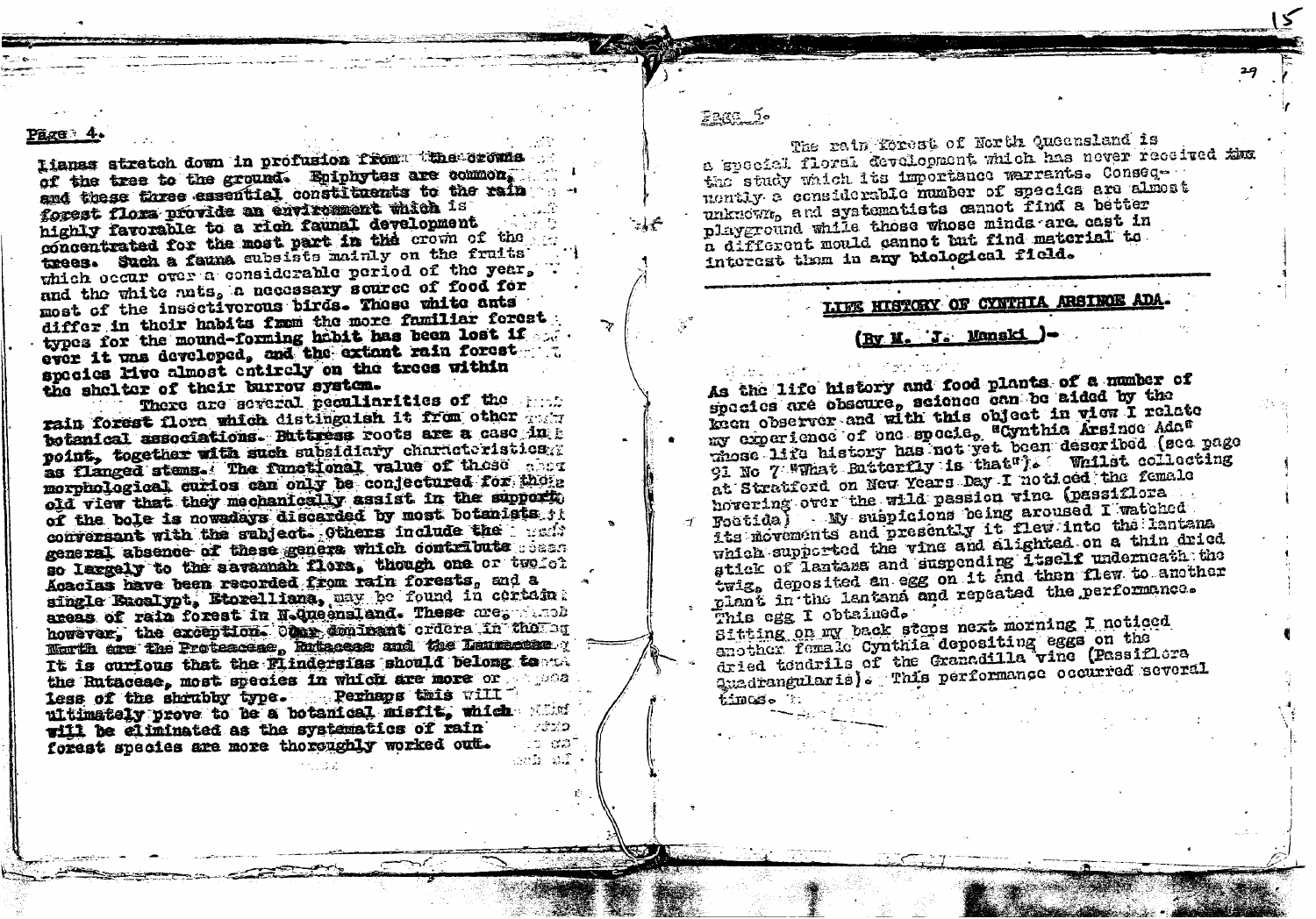#### Page 6.

During the day and on examination. I counted 36 eggs in all. 10 eggs being laid on one frail dry tendril.

Tving a coloured piece of cotton on a tendril to mark it. I was surprised to see next afternoon ? eggs were deposited on the cotton. No eggs word deposited on the leaf or green tendrils of the food plant.

When first laid the eggs are white in colour but within twenty-four hours become somewhat darker and are then a pearly grey. They are eveldcylindriuml in shape, about 1.5mm long by 1.2mm in diameter, and are comented to the substratun by one end - i.e. the longer axis is perpendicula to the surface on which the eggs are deposited. As is generally the case with the eggs of this group the chorion exhibits characteristic external sculpturing. The dome is marked out in irregular polygonal depressions and the sides are longitudinally striated by raised lines which are joined at regular intervals by less pronounced transverse ridges. The transverse ridges of adjacent rows are opposite one another. The sides are thus marked off into quadrangular depressed areas regularly arranged in a series of rows from shoulder to base the whole way round the circumference of the egg.

To be continued.

### NOTES BY THE WAY.

The Club is proceeding with the appointment of guides on Green Island and the Barrier Reef. The idee sprang from consideration of the lack suffered by visitors in the absence of effective guidance. The Club proposed to appoint guides.

Page 7.

train them efficiently and, in collaboration with the City Council of Cairns, to issue tickets to visitors by which they could obtain the service of such a guide. The matter is still pending, although the Club has gone so far as to call for applications from those willing to act. The response was very satisfactory and a trial trip will be made to Green Island on Sunday Feb. 5th. All intending guides are asked to be in attendance so that the first lesson may be well learned. By the commencement of the next tourist season, it is hoped that a body of men thoroughly trained in the marine life (especially the coral) and the flora of the island will be at the disposal of the visitors.

A party comprising the President and Editor of the Club, the secretary of the Cairns-Tableland Publicity Association and others accompanied the Harbour Master (Capt.J.Brewster) to Oyster Cay and Upolu Bank a fortnight ago. The origin of the visit was a report that maimed birds had been seen on the island and that. wilful destruction had become a common practice. On this particular visit no evidence could be found to. justify the statements, although there is no doubt that such things do occur. One of the many aims of the Naturalists Club. therefore, will be to have this island bird life protected.

Another outcome of the visit was a determination to protect the cays themselves. Some time ago licenses were issued to persons to take coral sand from below The work on Oyster Cay was never high water mark. commenced, but that on Upolu Bank was carried out so ... effectively above high water that a great part of the cay and its vegetation has gone.